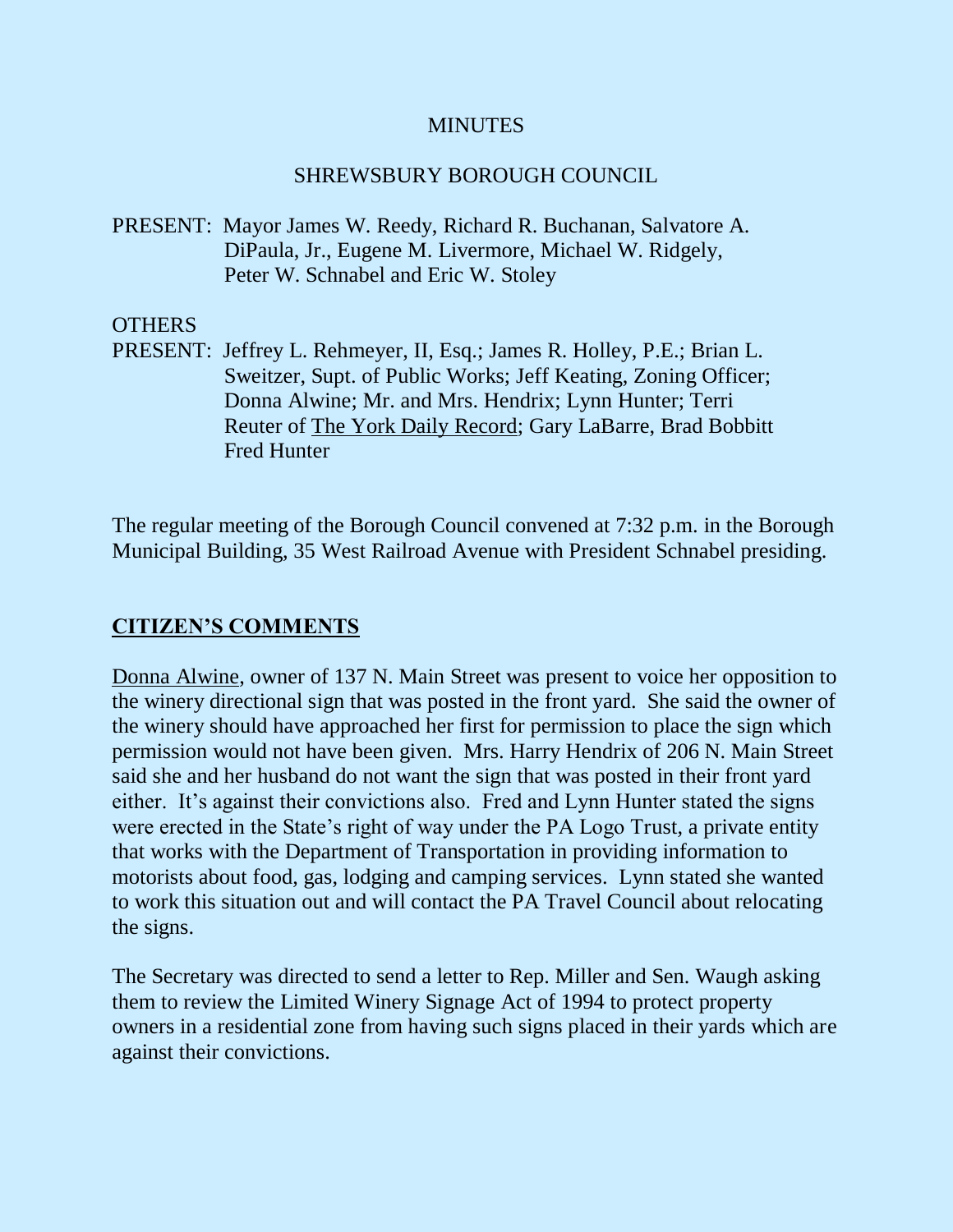# **APPROVAL OF MINUTES**

E. Livermore moved to approve the minutes of the December 13 and 28 Council meetings.

S. DiPaula seconded. The motion carried with all in favor.

# **APPROVAL OF EXPENDITURES AND REPORT OF ACCOUNTS**

M. Ridgely moved to approve the expenditures and report of accounts for December.

E. Stoley seconded. The motion carried with all in favor.

# **BILLS**

- James R. Holley & Associates dilution line valve \$687.15; design of North end pump station \$1,336.08; Deer Creek pump station \$65.55; prepare bid documents pavilion \$201.95; general engineering \$765.38; sewer general \$568.85
- Velda Nickell bookkeeping hours for December \$300.00

M. Ridgely moved to approve the above invoices. E. Livermore seconded. The motion carried with all in favor.

# **SUBDIVISION AND LAND DEVELOPMENT BUSINESS**

**Zoning Officer** – Jeff Keating

The reports are on file.

**Water & Sewer** – Richard R. Buchanan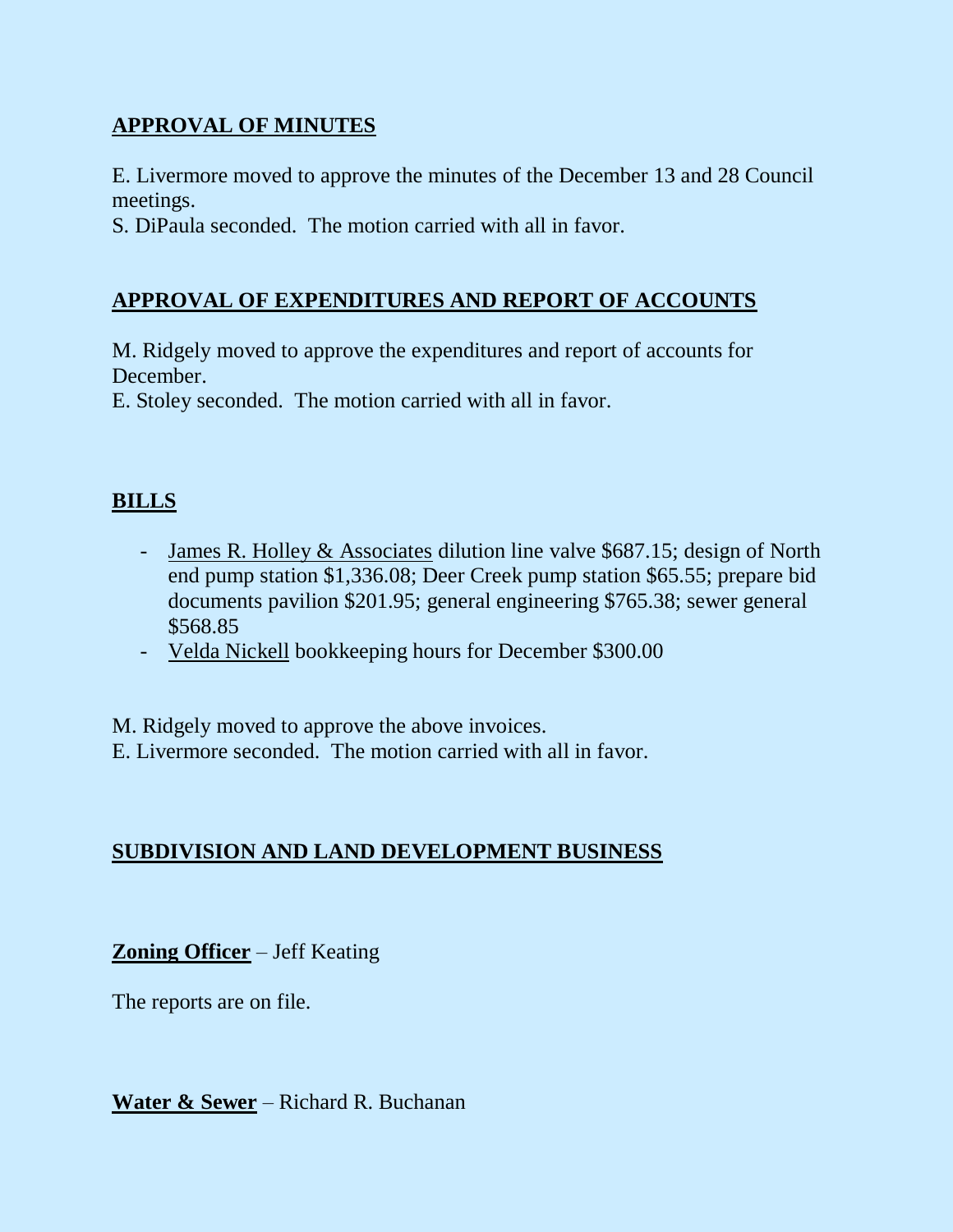## Dilution Line Control Valve

The old valve which controls the flow of water from the North water system blended to the Village Well no longer operates. A new valve will cost \$2,000.

## New Meter/Backflow Valve Program

This program is about finished: 13 customers are still without new meters and three customers have not complied with the program.

#### On-site Generators

The on-site generators helped tremendously during the ice storm in December. Power was out at four of the six sewer stations and the two on-site generators ran for about twelve hours each. The Deer Creek generator will be on line by April.

#### Machovec Water Testing

The Machovecs notified the Borough that the tests were gradually getting worse with each test and that more tests are not necessary.

#### Wellhead Protection

The next meeting is tomorrow morning at 9 a.m. The draft ordinance will be reviewed.

## **Public Roads and Lighting**

## **Public Lands, Buildings and Finance** – Michael W. Ridgely

#### Building Renovations

The work will begin on Monday and the Public Works Department will be moving the office furniture to the trailer. Bi-weekly progress meeting will be held with the first meeting on January 23 at 8 a.m.

## Pavilion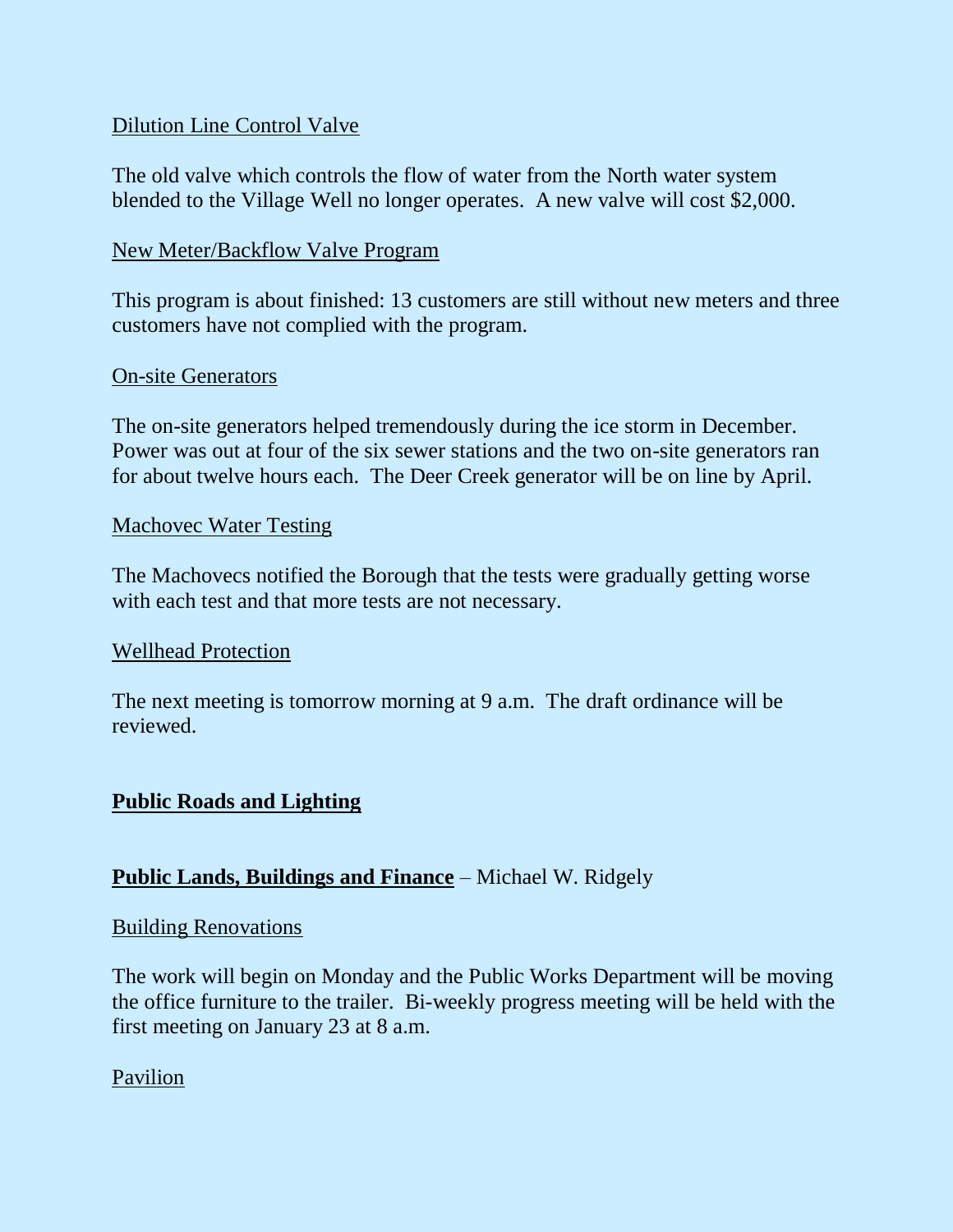We hope to open the bids at the February meeting.

# Antenna on Water Tank at 238 North Main St.

Gary LaBarre stated Shrewsbury Township is still interested in sharing antenna space.

Eng. Holley was asked to design the antenna connections. The radio club should have primary domain.

## Municipal Building – Insulation

The contractor doing the renovations said there is no insulation in the attic. Brian will obtain a price for the next meeting.

# **ENGINEER'S REPORT**

## Block Grant

Letters will be sent to residents in the two hundred block of North Main Street to see if the Borough qualifies for a block grant from the County for curbing and sidewalk.

# **SOLICITOR'S REPORT**

## Conference Call Participation at Meeting

Sol. Rehmeyer said a Council member may participate in a meeting during a conference call as long as we can hear what they say.

Knott Delinquent Sewer Bill

Knott has paid and the checks have cleared.

## Unimart

The hearing will be held on March 1.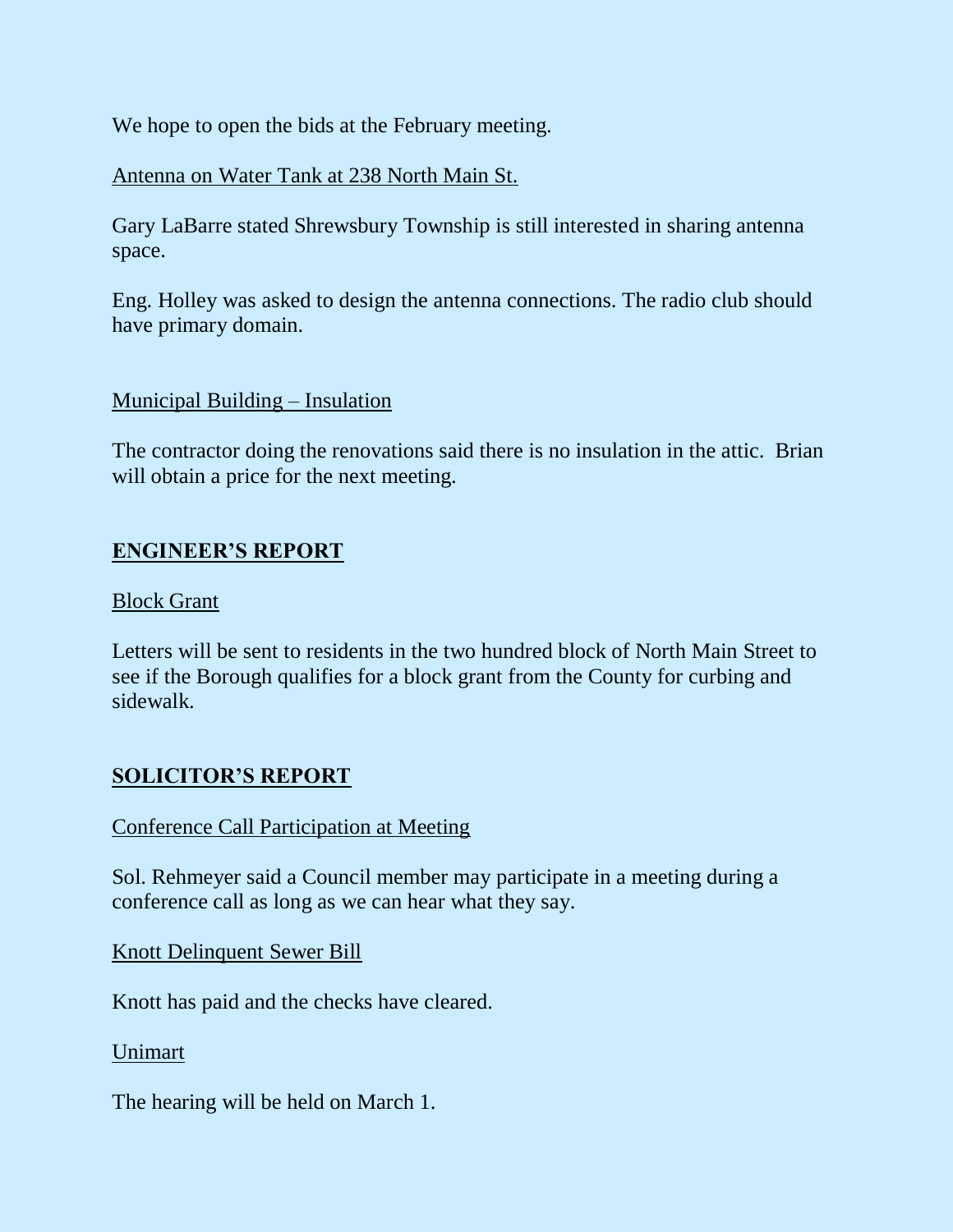## Compression Brakes/Engine Brake Retarders

Sol. Rehmeyer drafted an ordinance that will implement the engine brake retarder restrictions for Plank and Mt. airy Roads. Jeff contacted PADOT regarding NorthbrookLane and he responded that the Borough must perform the required study.

Pinnacle Towers Land Lease Agreement

Sol. Rehmeyer has not heard a response from his prior letter.

Hopewell Township

No decision has been received.

#### Zoning Amendment – Houses of Worship

The draft ordinance was sent to the York County Planning Commission for review and the Borough's planning commission will be reviewing the ordinance Monday evening.

## **Public Safety, Welfare and Personnel** – Salvatore A. DiPaula, Jr.

#### Water Conference

Brian stated he would like to attend the conference sponsored by PA Rural Water at Penn State. Our wellhead protection program will be presented and Brian will be a presenter.

#### Fire Report

Brad Bobbitt said the fire company ran 714 calls in 2000 and they had 14 calls to date.

## **Secretary's Report** – Cindy L. Bosley

Refuse Problems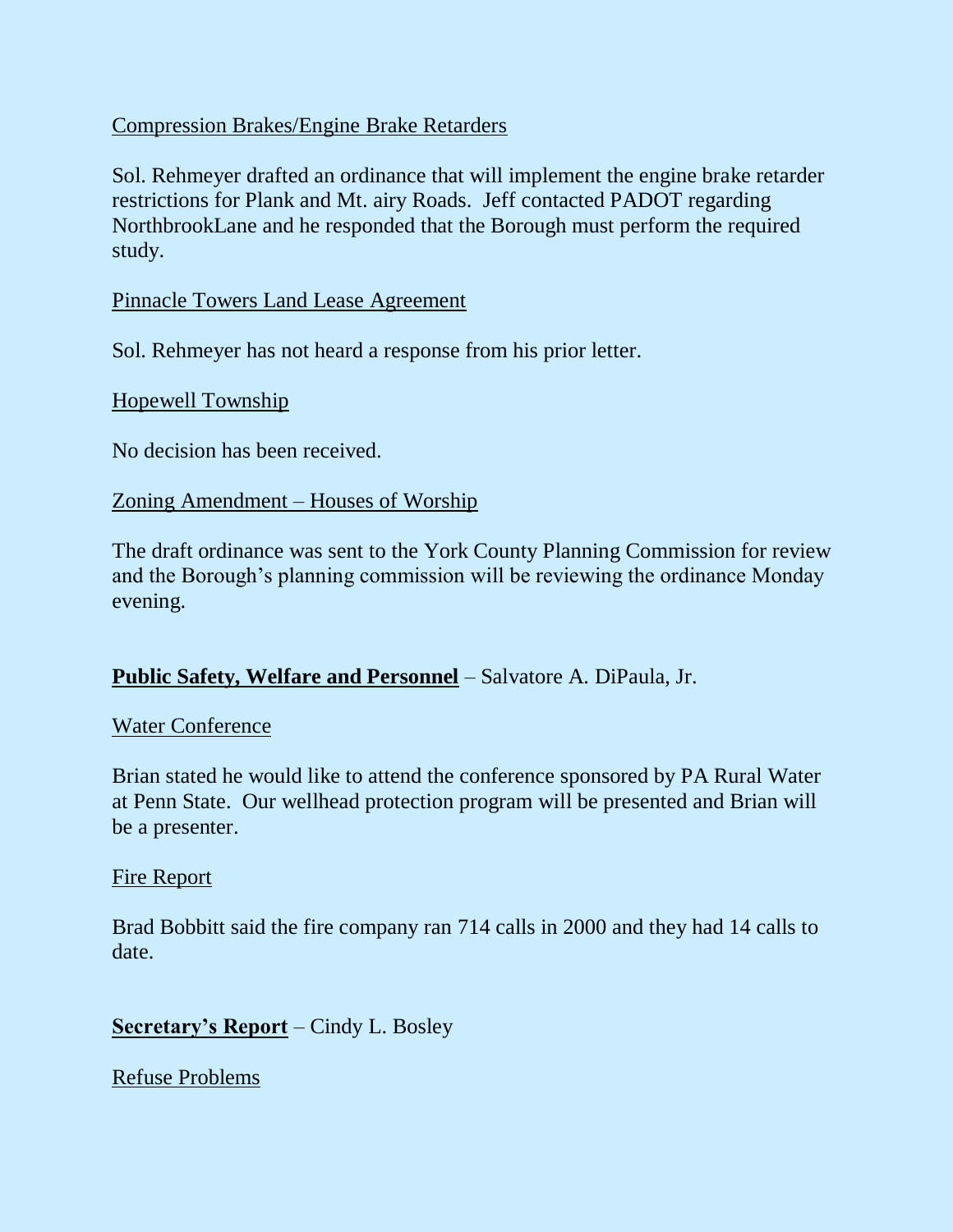Over the past three weeks there have been several missed streets and stops.

# **York Area Earned Income Tax Bureau** – Eugene M. Livermore

Gene hopes to attend the next meeting.

# **Recreation/Regional Recreation** – Eric W. Stoley

The Summary is information from each municipality as it relates to current grass mowing practices and maintenance of the parks and school properties.

We will more than likely continue with our staff mowing our field. A part-time, seasonal groundskeeper may be hired and trained to take care of ten municipal infields twice per week during game season, as contained in the summary.

## **Toastmasters**

The first meeting will be on January 16 at 7:30 p.m. at the school.

Eric reported a Hubcaps concert will occur this year.

# **Planning Commission/Regional Planning Commission** – Eric W. Stoley

## Regional Transportation Study

The Transportation Department of the York County Planning Commission is requesting the York Area Metropolitan Planning Organization to consider the Southern York County Comprehensive Regional Transportation Study for funding. In order to get grant money, \$17,800 in commitments must be pledged. The Borough's commitment is \$3,000.

R. Buchanan moved to approve the commitment of \$3,000.00. E. Livermore seconded. The motion carried with all in favor.

## Arcview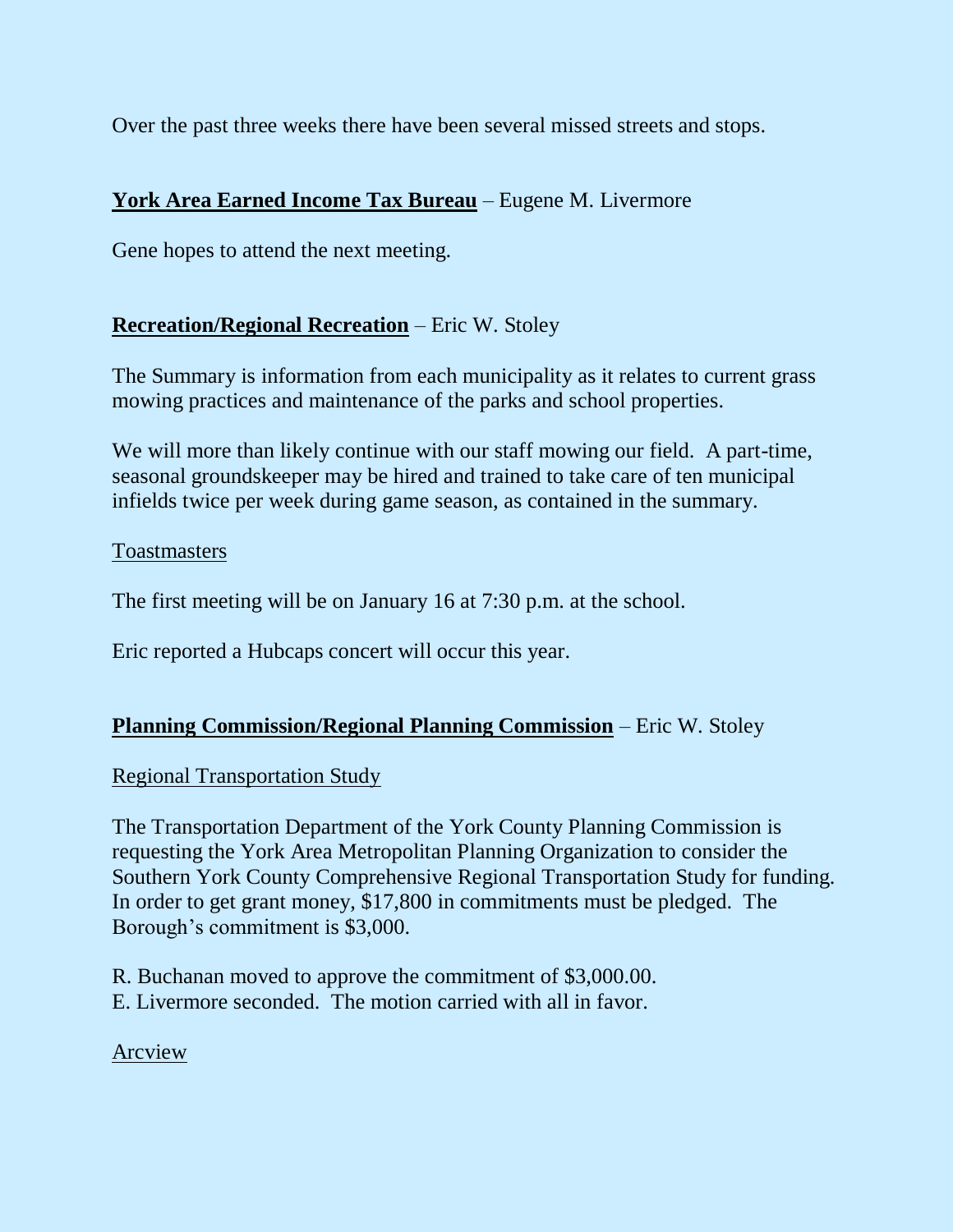The school is applying for a grant for a server and arcview programming. Steve Beck is soliciting information regarding each municipality's level of current capabilities and potential needs for technology for GIS.

## **Southern Regional Police** – Richard R. Buchanan

Buck highlighted the police report for December. There were 13 calls to the Township to assist the State Police.

Buck said there was a one-sided negative editorial about an event that happened in Glen Rock Borough recently. He has yet to get an appointment to speak with an editor.

#### Security Transmitters

Buck obtained a price for transmitters for the library and it was suggested the Borough office staff also be equipped with the transmitters.

E. Stoley moved to authorize Buck to equipment the library and office staff with the transmitters at a price up to \$2,500.00. E. Livermore seconded. The motion carried with all in favor.

## Promotion

Officer Boddington has been promoted to lieutenant and there will be a presentation on February 7.

# **UNFINISHED BUSINESS**

## **NEW BUSINESS**

#### Reappointments

Robert Owen: library board: new term to expire 1/1/04; George Smith: Municipal Authority: new term to expire 1/1/06; Ronald Melfa: Zoning Hearing Board: new term to expire 1/1/04; Frank Dittenhafer: Zoning Hearing Board alternate: new term to expire 1/1/04